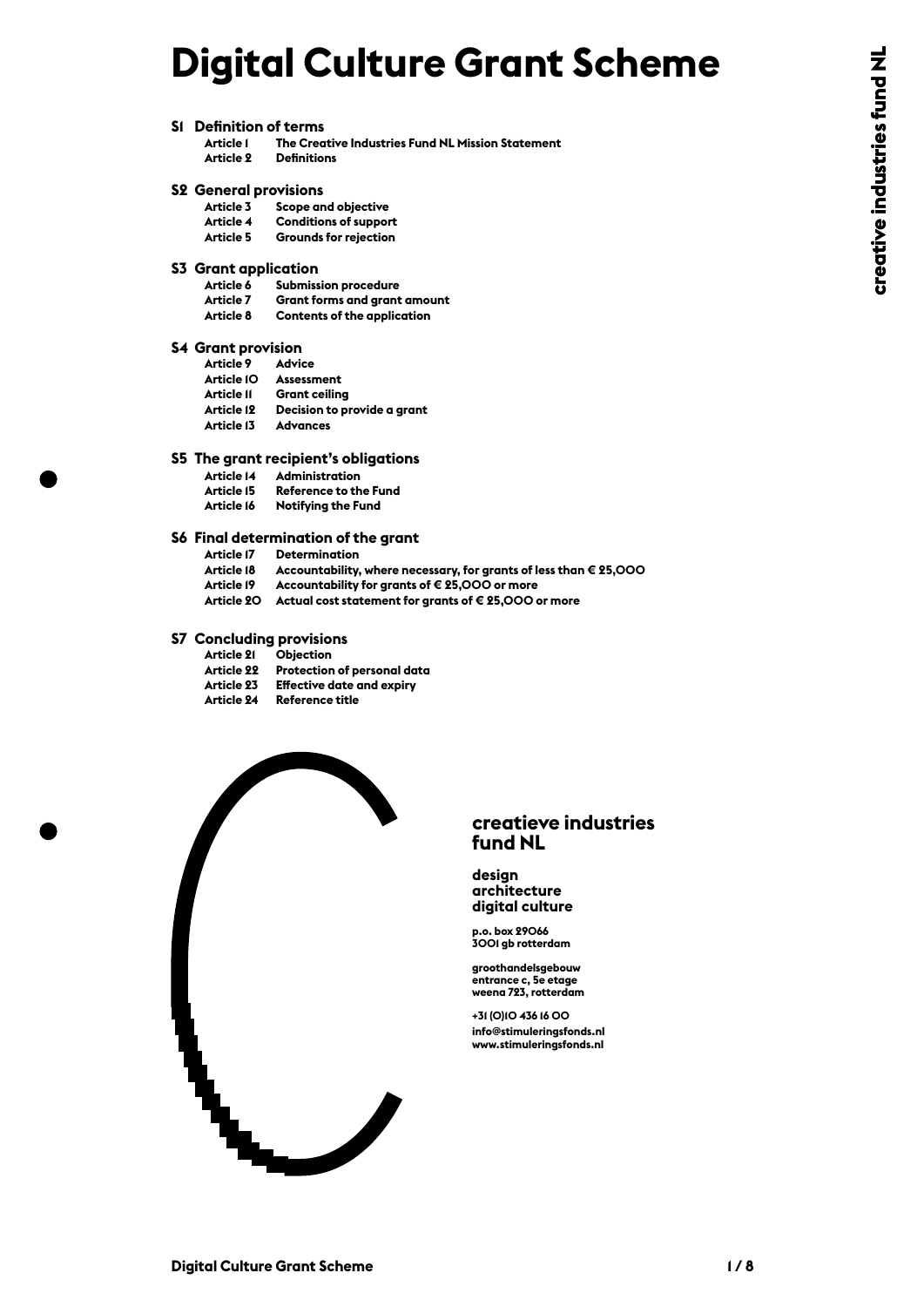**Having regard to Article 10(4) of the Cultural Policy (Special-Purpose Funding) Act, the board of the Stichting Creative Industries Fund NL, with the approval of the Minister of Education, Culture and Science, decides:**

## **Section 1: Definition of terms**

#### **Article 1. The Creative Industries Fund NL Mission Statement**

- **1** The Creative Industries Fund NL's ("the Fund") mission is to continue and renew the rich design tradition in the Netherlands, from a cultural perspective, by stimulating experimental and research processes as well as new creation methods and to promote good commissioning.
- **2** In accordance with its articles of association and according to the statutory provisions and grant schemes, the Fund provides grants to natural and legal persons who contribute to the high quality, development and professionalization of the contemporary Dutch creative industry.

#### **Article 2. Definitions**

The definitions used in this scheme have the same meaning as laid down in the [Cultural](https://wetten.overheid.nl/BWBR0027597/2020-09-08)  [Policy \(Special-Purpose Funding\) Grant Scheme](https://wetten.overheid.nl/BWBR0027597/2020-09-08) (in Dutch). The definitions within this scheme are specifically understood to mean:

- **1 Board**: the Executive Director of the Fund, as referred to in Article 5 of the articles of association;
- **2 Creative industry**: the field of work relating to the design, architecture and digital culture disciplines, including any crossovers between these disciplines;
- **3 Digital culture**: the field of work within the creative industry related to artistic and social design challenges pertaining to the virtual domain, new technologies, new media or games, including activities aimed at analyzing, researching and reflecting on these challenges;
- **4 Professional maker**: a designer, programmer, developer or artist professionally positioned within the creative industry;
- **5 Observer**: a writer, programme maker or curator, whose activities are related to the creative industry;
- **6 Agency**: a collective or group of professional makers, who are professionally organized within an agency or studio and which positions itself within the creative industry;
- **7 Cultural institution or organization**: a not-for-profit legal person under private law with a supportive, producing or initiating function within the creative industry, such as a lab or workshop, a platform or a presentation space;
- **8 Project**: all activities regarding a stand-alone, specifically described activity, demarcated in time and objective;
- **9 Starting grant**: a form of project grant up to a maximum of €7,500 for the (initial) preparatory or research phase of a complex and/or major project. The starting grant may be provided for doing (preparatory and other) research and acquiring knowledge and financial partners. Based on this, a detailed project proposal is drawn up with respect to an application to be submitted in a new grant period;
- **10 Co-financing**: additional financing in the form of another grant, sponsorship, investment or contribution, in addition to the grant applied for from the Fund;
- **11 Grant ceiling**: the available amount within a grant period.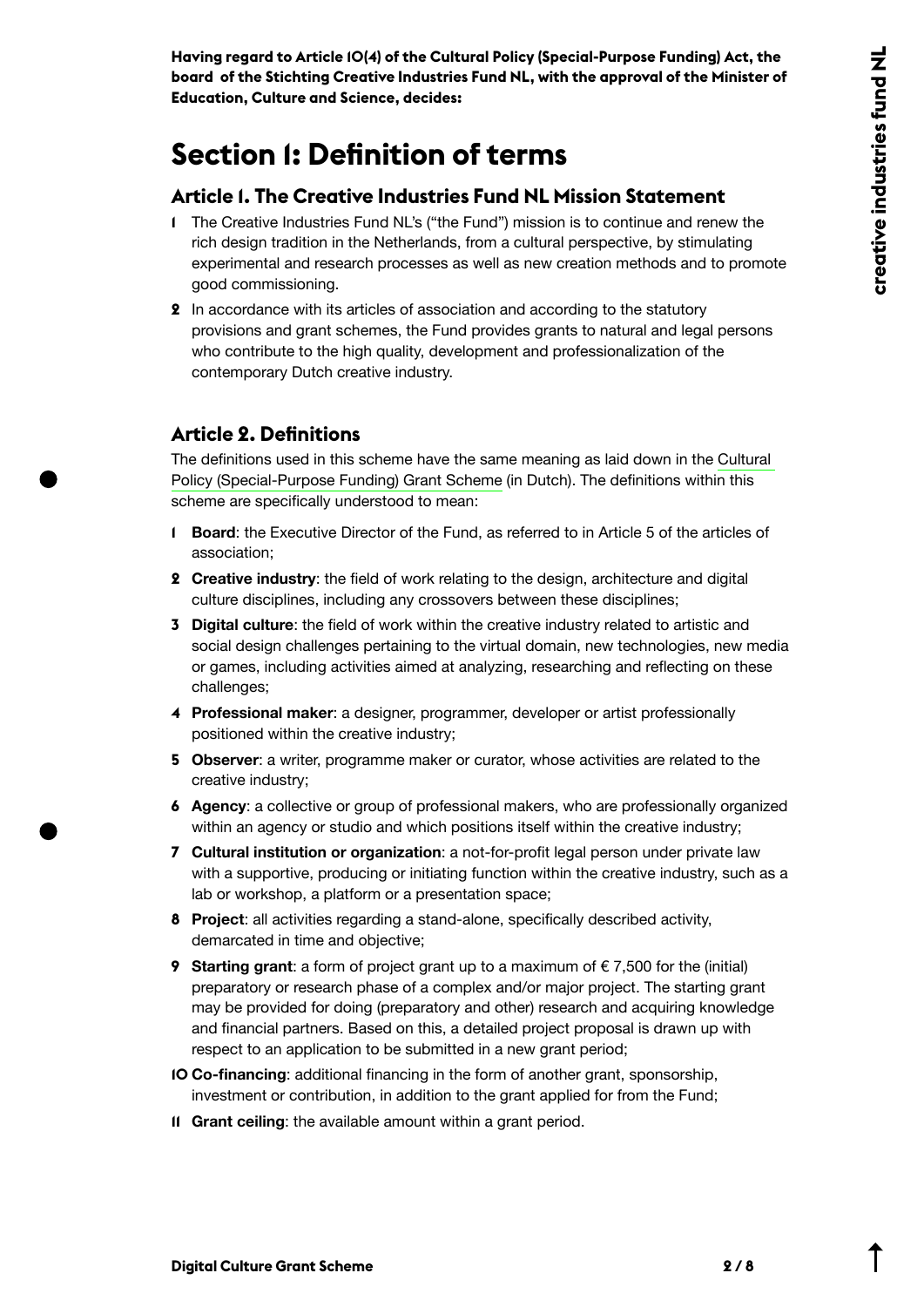## **Section 2: General provisions**

#### **Article 3. Scope and objective**

- **1** This scheme applies to applications for projects initiated by professional makers, observers, agencies or cultural institutions. The projects contribute, in the context of digital culture, or in the context of a crossover between digital culture and other disciplines, to strengthening the quality, development or understanding of digital culture.
- **2** The scheme complements the Fund's following general objectives:
	- **a** promoting the development of artistic quality;
	- **b** stimulating experiment and research;
	- **c** supporting reflection and debate.

#### **Article 4. Conditions of support**

- **1** A grant will only be provided when the following conditions have been met:
	- **a** the project is in line with the Fund's mission statement as expressed in Article 1 and the objectives expressed in Article 3;
	- **b** the applicant is registered in the Commercial Register of the Dutch Chamber of Commerce or at one of the Chambers of Commerce that fall within the Kingdom of the Netherlands;
	- **c** the project mainly serves a Dutch interest;
	- **d** the project starts within six months after the date of the decision;
	- **e** the project period is no longer than 24 months;
	- **f** there is a budget deficit and, in the board's opinion, the need for a grant has been demonstrated;
	- **g** based on the applicant's working method, it can reasonably be expected that the goals set by the applicant will be achieved;
	- **h** the applicant did not fall short in complying with its grant obligations in the context of a project for which the Fund previously provided a grant;
	- **i** the results will be published or made publicly accessible in another way.
- **2** If the application is submitted on behalf of a cultural institution or organization, the institution or organization will adhere to the following codes:
	- **a** [Fair Practice Code](https://fairpracticecode.nl/nl);
	- **b** [Diversity and Inclusion Code](https://codeculturelediversiteit.com/wp-content/uploads/2019/11/Code-Diversiteit-Inclusie_DEF.pdf);
	- **c** [Governance Code for Culture 2019](https://bij.cultuur-ondernemen.nl/governance-code-cultuur/principe/introductie?gclid=EAIaIQobChMI_7e8oOjU7AIVh9KyCh3E2gsSEAAYASAAEgIEw_D_BwE).

### **Article 5. Grounds for rejection**

- **1** No grant is provided to or for:
	- **a** institutions that have a structural grant relationship with the Dutch Government or that have received a grant under the [Four-year Institutional Grant Scheme for](https://stimuleringsfonds.nl/en/grants/grant_programme_for_four_year_institutional_creative_industries_2021_2024/)  [the Creative Industry 2021–2024](https://stimuleringsfonds.nl/en/grants/grant_programme_for_four_year_institutional_creative_industries_2021_2024/) or the [1- and 2-year Activities Programme Grant](https://content.stimuleringsfonds.nl/files/gra/i_022/grantprogramme1and2jarigactivityprogramm.pdf/)  [Scheme f](https://content.stimuleringsfonds.nl/files/gra/i_022/grantprogramme1and2jarigactivityprogramm.pdf/)rom the Fund;
	- **b** projects that have already been subsidized under one of the Fund's grant schemes, with the exception of a starting grant;
	- **c** projects initiated by applicants who, during the project period, have already received support for the implementation of their development plan under the [Talent Development Grant Programme for the Creative Industry](https://content.stimuleringsfonds.nl/files/gra/i_005/scitalentdevelopmentgrantprogramme202120.pdf/) from the Fund;
	- **d** projects for which, at the time of the application, an application is already being processed under another Fund grant scheme;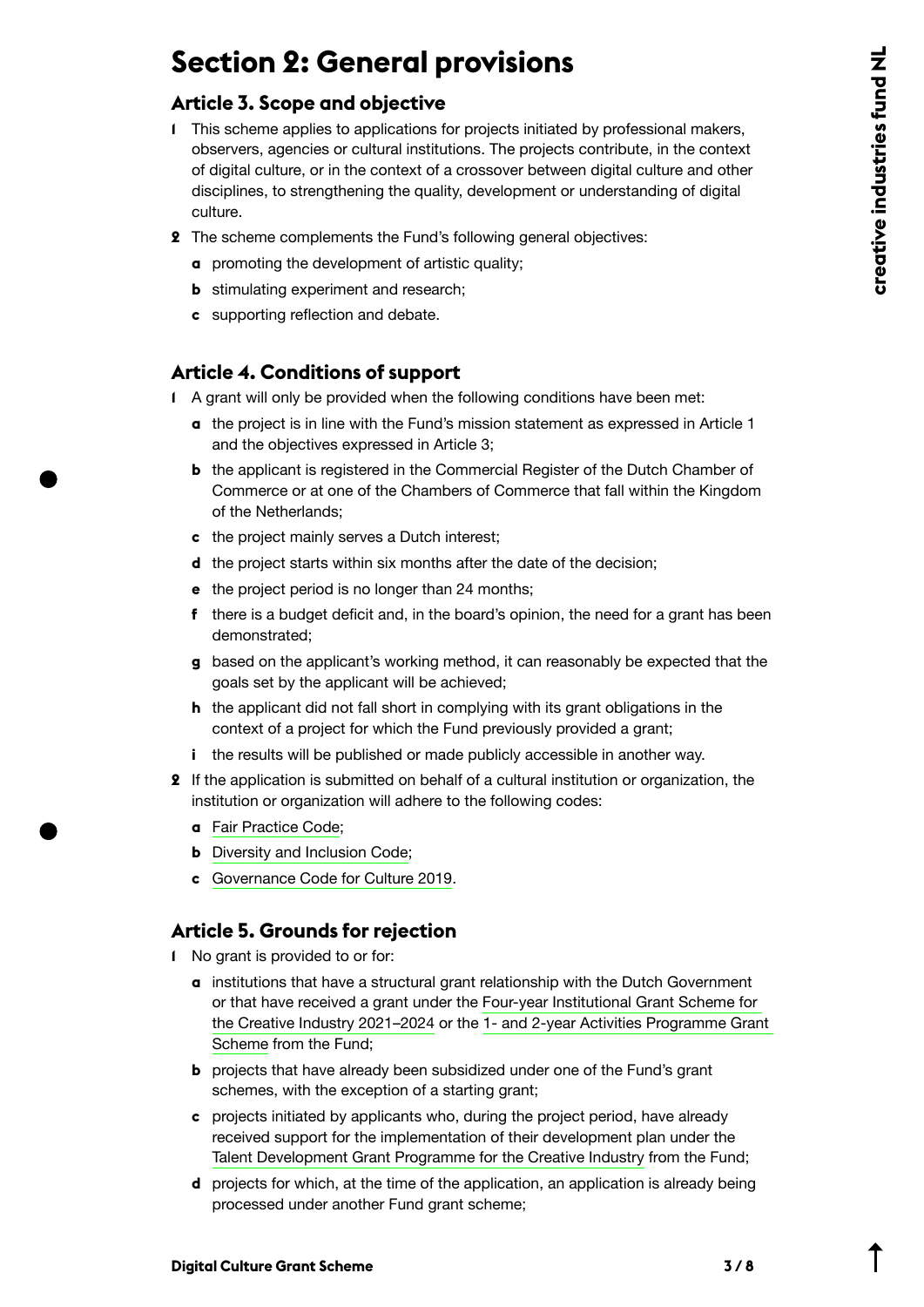- **e** activities that have already taken place or started before the date of the decision;
- **f** projects with no reasonable amount of co-financing given the setup of the project, with the exception of a starting grant;
- **g** projects that are submitted again, after having been rejected by the board entirely or partially, with no changes in circumstances or new facts being specified by the applicant;
- **h** projects for which grant applications have already been submitted twice before and which were rejected or negatively assessed;
- **i** applications that are not submitted on time or are incomplete;
- *j* educational programmes:
- **k** higher professional education institutions or universities;
- **l** educational study trips;
- **m** study or training course projects;
- **n** projects concerning a reprise or reissue;
- **o** serial production;
- **p** labour costs relating to employees of government, provincial and municipal bodies;
- **q** acquisition of property, materials or equipment that will have a value after the end of a project;
- **r** regular construction and restoration costs;
- **s** drawing up design, interior, restoration and renovation plans;
- **t** activities and costs directly related to the founding of a company or organization;
- **u** activities that do not go above and beyond the regular business activities.

## **Section 3: Grant application**

### **Article 6. Submission procedure**

- **1** The Fund announces on its website, [www.stimuleringsfonds.nl,](https://www.stimuleringsfonds.nl) the period within which a grant application under this scheme can be submitted.
- **2** The grant application must be submitted in the Fund's [digital application](https://aanvragen.stimuleringsfonds.nl/)  [environment](https://aanvragen.stimuleringsfonds.nl/).
- **3** Applications should be drafted in Dutch or English.

### **Article 7. Grant forms and grant amount**

- **1** The following grants may be provided:
	- **a** a regular project grant, which requires a reasonable amount of co-financing;
	- **b** a starting grant up to a maximum contribution of  $\epsilon$  7,500, with co-financing not being required.

### **Article 8. Contents of the application**

An application contains:

- **1** a fully completed application form;
- **2** a project plan which offers insight into the project's goal, setup and timetable;
- **3** a balanced budget and finance plan, complying with the [Fair Practice Code;](https://fairpracticecode.nl/nl)
- **4** a communications plan, except in the case of a starting grant;
- **5** curricula vitae or short abstracts, demonstrating the expertise of those carrying out the project;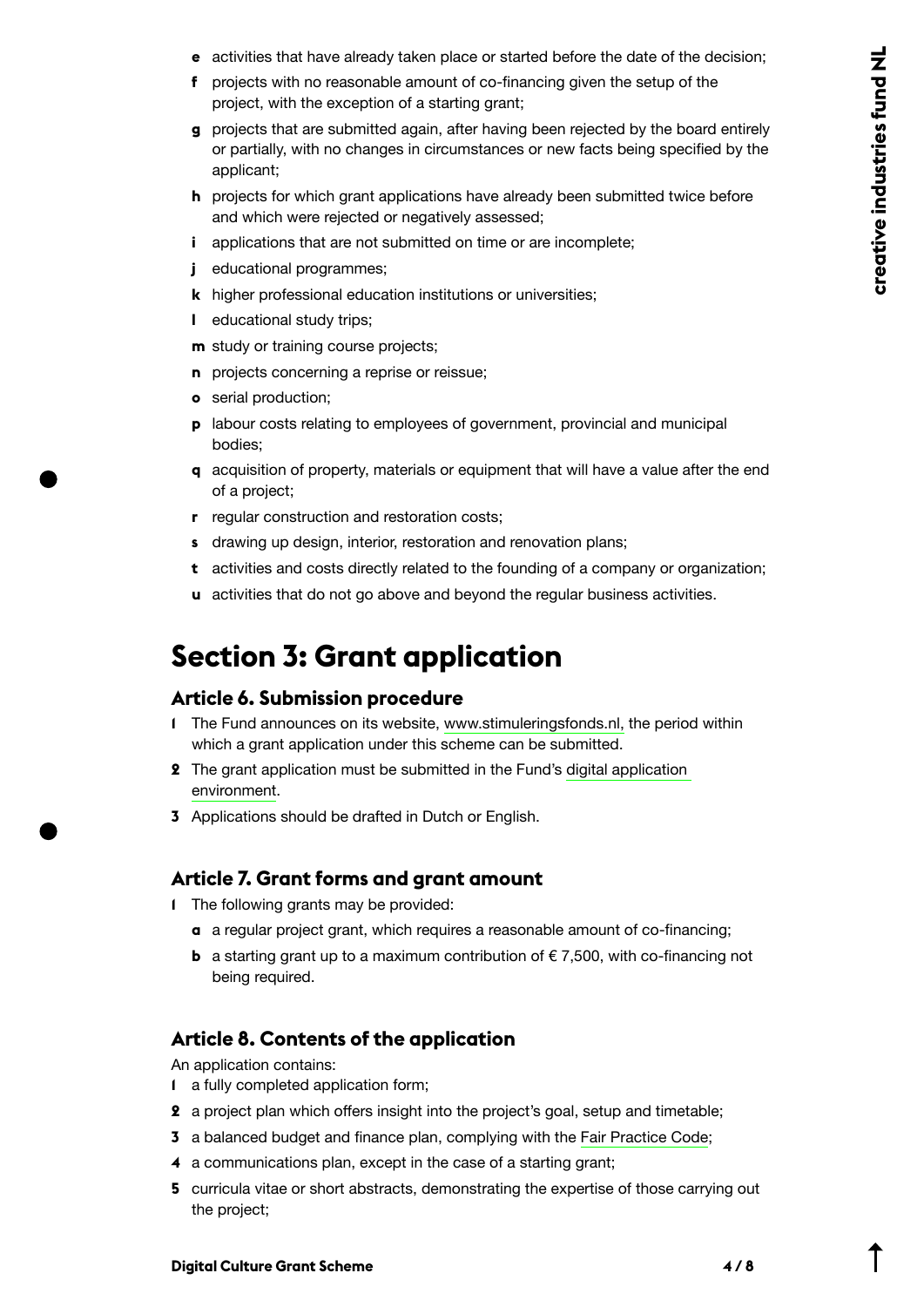- **6** a digitally certified extract, issued no longer than one year ago, from the Commercial Register of the Dutch Chamber of Commerce or from one of the Chambers of Commerce that fall within the Kingdom of the Netherlands;
- **7** a representative image of the project, for communication purposes by the Fund, the necessary rights to which are held by the applicant;
- **8** where applicable, a relevant portfolio;
- **9** where applicable, letters of intent from or collaboration agreements with the most important project partners;
- **10** where applicable, a statement about the arrangements relating to intellectual property.

## **Section 4: Grant provision**

#### **Article 9. Advice**

- **1** The Fund checks if the application is complete and in line with its mission statement as expressed in Article 1 and fits in with the scope of the scheme expressed in Article 3. If that is the case, the board will submit the application to an independent advisory committee for advice.
- **2** The advisory committee will formulate its advice based exclusively on the data provided by the applicant.
- **3** A positive advice may include a recommendation substantiating the amount of the grant to be provided and substantiated recommendations relating to the implementation of or not providing support for specifically stated activities.
- **4** The advisory committee applies the Fund Advisory Committee Working Method. The version published on the Fund's website at the time of submission applies.

### **Article 10. Assessment**

- **1** In its advice, the advisory committee makes a statement about the overall quality and degree of consistency of the proposal's goal and setup.
- **2** When assessing an application for a project grant, the advisory committee applies the following criteria, which are given the same weighting:
	- **a** the artistic value of the project;
	- **b** the contribution and significance to the area of expertise;
	- **c** the degree to which the project is effective in its setup, methods and the expertise involved;
	- **d** the project's level of support, as demonstrated by the partners involved, the method and extent of co-financing and the audience reach expected;
	- **e** the project's contribution to diversity and inclusion within the digital culture field of work.
- **3** When assessing an application for a starting grant, the advisory committee applies the following criteria, which are given the same weighting:
	- **a** the artistic value of the intended project;
	- **b** the degree to which the start-up phase of the project plan is effective in terms of setup and provides a clear picture of the run-up to the intended project's implementation phase;
	- **c** The expected contribution and significance to the area of expertise;
	- **d** The project's expected contribution to diversity and inclusion within the digital culture field of work.
- **4** If the total number of applications that are eligible for a grant exceeds the budget of the grant round available, applications will be prioritized. The following procedure will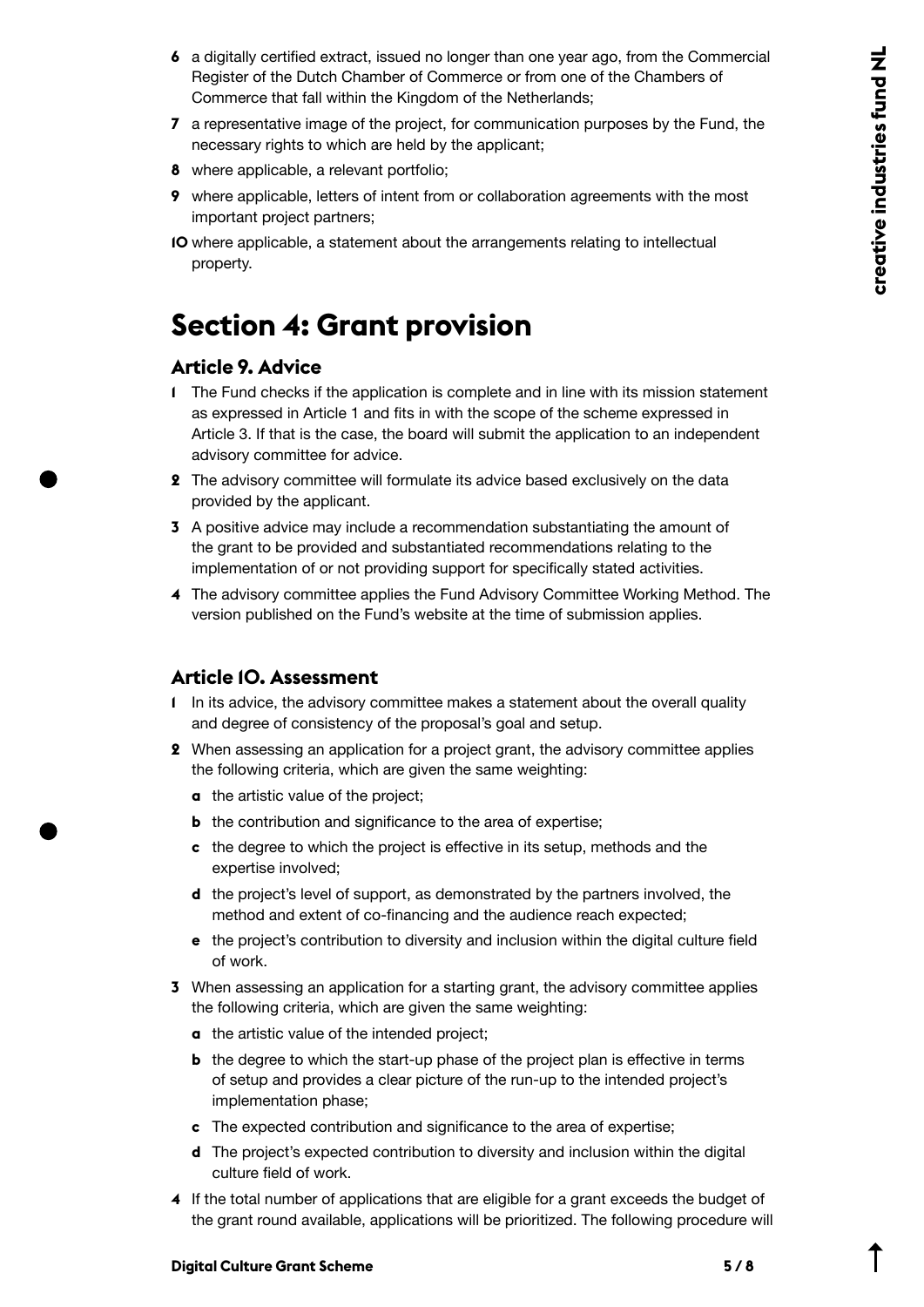then be applied:

- **a** the applications that have been assessed positively will be prioritized based on the assessment's outcome in accordance with Article 10, paragraphs 1, 2 and 3. This creates a priority list of the proposals that were positively assessed;
- **b** the amount available will be awarded to the applicants whose application ranks the highest on the priority list. The highest ranking applicants will be provided with the amount advised by the committee, as long as the total amount does not exceed the grant ceiling. The applicant, whose award would lead to the grant ceiling being exceeded, will be awarded the amount up to the grant ceiling.

#### **Article 11. Grant ceiling**

- **1** A grant will always be provided on condition that sufficient funds have been allocated to the Fund by the Minister of Education, Culture and Science.
- **2** The board will determine grant ceilings for Round I, Round II and Round III in advance. The grant ceiling will be published in advance on the Fund's website: [www.stimuleringsfonds.nl.](https://www.stimuleringsfonds.nl)

### **Article 12. Decision to provide a grant**

- **1** The board informs the applicant in writing about its decision within ten weeks after the final submission date.
- **2** In this decision, the board may attach other obligations to the grant provision than is stated in Articles 14 to 16.
- **3** The decision to provide a grant contains the board's advice and considerations, the conditions on which the grant is being made available, the duration of the grant period, the obligations that apply to the recipient, the maximum amount of the grant and information about any payments and advances.
- **4** The recipient may not derive any rights from the decision to the grant provision for any subsequent applications.

### **Article 13. Advances**

**1** In the event of an award, the Fund will pay an advance of 80% of the amount awarded. The remaining amount will be paid after the decision on determination of the grant at the end of the grant period, unless the decision on determination establishes a lower grant amount.

## **Section 5: The grant recipient's obligations**

#### **Article 14. Administration**

- **1** The grant recipient keeps records of the project in such a way that the rights and obligations, which are of importance for determining the grant, as well as the income and expenditure, can be verified at all times.
- **2** If necessary, the grant recipient gives the Fund insight into the project administration.
- **3** The grant recipient keeps the project administration and any documents forming part of it for seven years after the determination of the grant.

### **Article 15. Reference to the Fund**

In all its public statements about the subsidized activities, the grant recipient is to refer to the Fund as the grant provider. The Fund's logo is to be included in publications and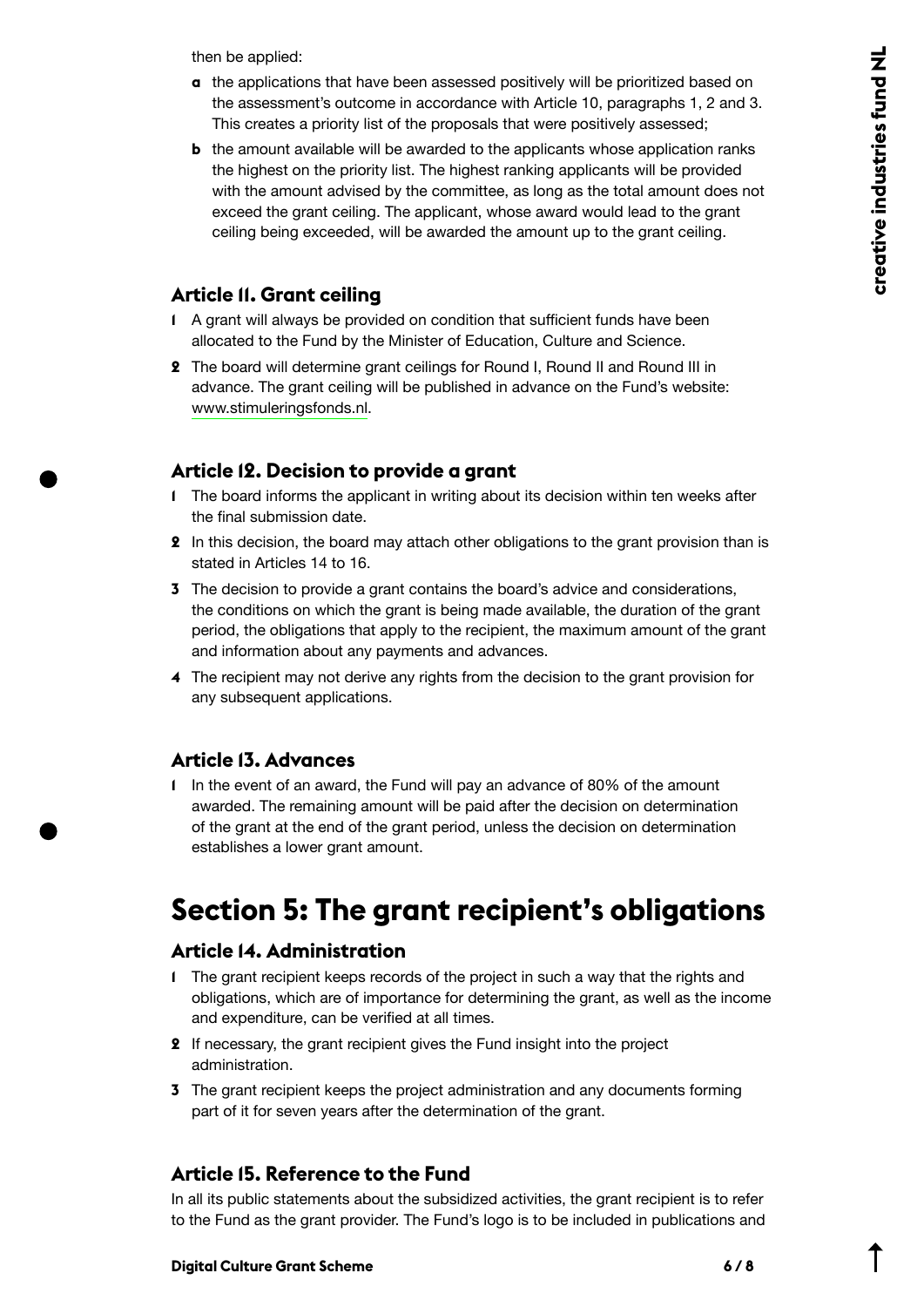reports relating to the subsidized activities, as well as in invitations, announcements, websites and audio-visual productions relating to them. If a grant recipient includes other parties' logos, the Fund's logo will be depicted comparably sized in proportion to the contribution.

### **Article 16. Notifying the Fund**

If one of the situations below occurs, the grant recipient promptly notifies the Fund thereof:

- **1** the activities for which the grant has been provided will not or not entirely take place;
- **2** the obligations attached to the grant will not be fully met;
- **3** there are artistic or commercial changes compared to the development plan based on which the grant was provided.

## **Section 6: Final determination of the grant**

### **Article 17. Determination**

- **1** The grant recipient submits an application for determination in the Fund's digital application environment no later than sixteen weeks after the grant period has expired. The accountability form should be used for this.
- **2** If the activities have been implemented according to plan and all the obligations attached to the grant have been met, the board will then determine the grant within ten weeks after the accountability has been submitted in accordance with the grant provision.
- **3** If it appears that activities have not or only partly been implemented, a lower grant may be determined.
- **4** The board may issue further instructions to the recipient about monitoring compliance with the conditions attached to the grant provision.

#### **Article 18. Accountability, where necessary, for grants of less than € 25,000**

- **1** If the grant is for less than € 25,000, the grant recipient demonstrates that the activities for which the grant was provided have been implemented and that the obligations attached to the grant have been met, by means of a short substantive report and a financial overview of all actual income and expenditure.
- **2** To account for a starting grant, a completed and signed online accountability form will suffice. The resulting detailed project plan for the implementation phase of the intended project can be added as attachment.
- **3** For research projects in particular and in the context of knowledge sharing and knowledge building, the grant recipient is will be asked to draw up a public version of the research report, in which the most important results and insights are shared, so that they can be exchanged with peers and other stakeholders and interested parties.

### **Article 19. Accountability for grants of € 25,000 or more**

- **1** If the grant is for € 25,000 or more, the grant recipient should always demonstrate, by means of a substantive report, that the activities for which the grant was provided have been performed and that the obligations attached to the grant have been met.
- **2** The substantive report contains an overview of the activities for which the grant was provided and the results achieved with it.
- **3** In so far as applicable, the report contains an analysis of the differences between the proposed activities and the intended results - these differences and the actual realization will then be specified in the project's description.